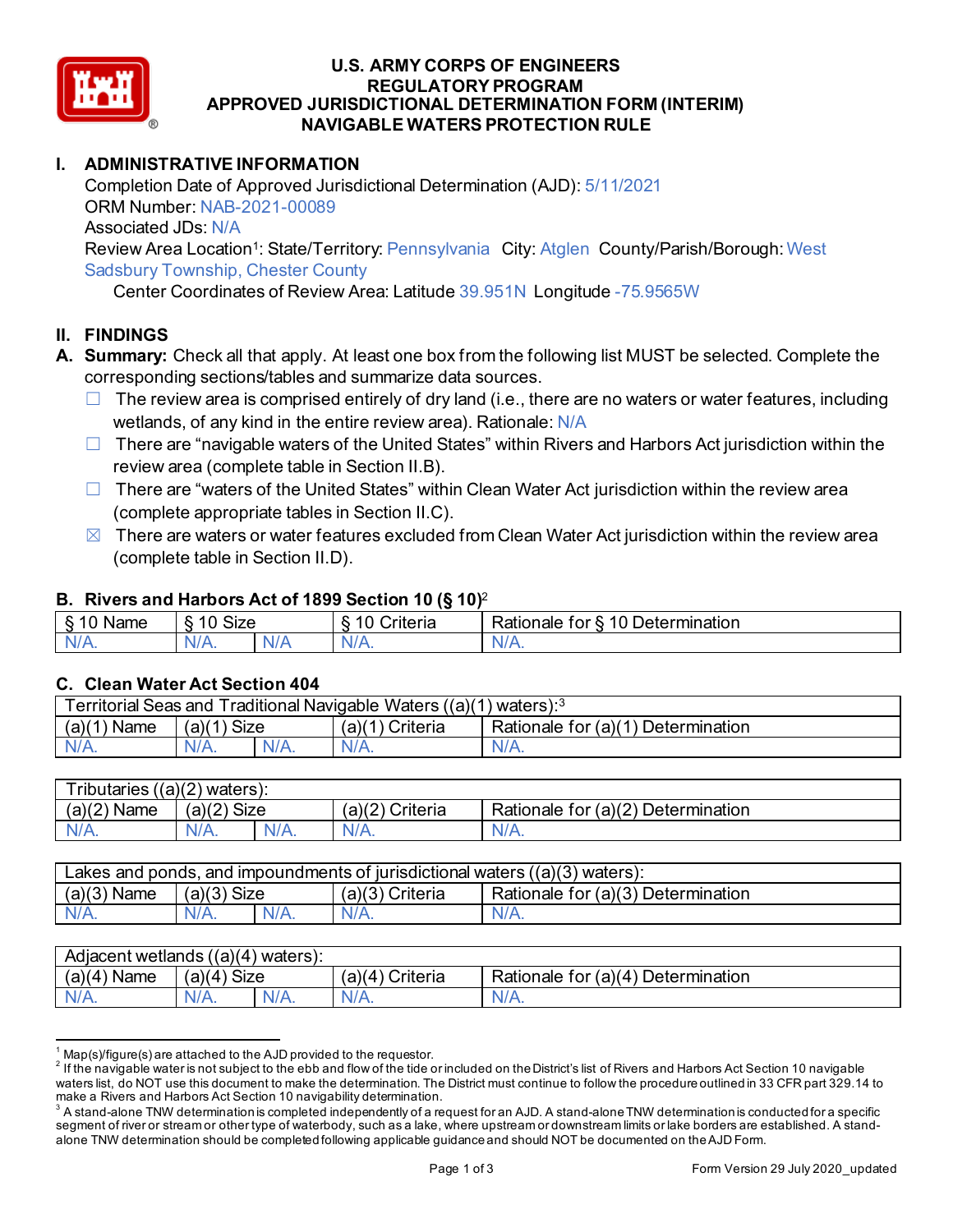

#### **U.S. ARMY CORPS OF ENGINEERS REGULATORY PROGRAM APPROVED JURISDICTIONAL DETERMINATION FORM (INTERIM) NAVIGABLE WATERS PROTECTION RULE**

# **D. Excluded Waters or Features**

| Excluded waters $((b)(1) - (b)(12))$ : <sup>4</sup> |                       |                  |                                                                                                                                                                                                       |                                                                                                                                                                                                                                                                                                                                                                                                                                                                                                                                                                                                                                                                                   |  |
|-----------------------------------------------------|-----------------------|------------------|-------------------------------------------------------------------------------------------------------------------------------------------------------------------------------------------------------|-----------------------------------------------------------------------------------------------------------------------------------------------------------------------------------------------------------------------------------------------------------------------------------------------------------------------------------------------------------------------------------------------------------------------------------------------------------------------------------------------------------------------------------------------------------------------------------------------------------------------------------------------------------------------------------|--|
| <b>Exclusion Name</b>                               | <b>Exclusion Size</b> |                  | Exclusion <sup>5</sup>                                                                                                                                                                                | Rationale for Exclusion Determination                                                                                                                                                                                                                                                                                                                                                                                                                                                                                                                                                                                                                                             |  |
| <b>Stormwater</b><br>feature                        | 0.282                 | $\text{acre}(s)$ | (b)(10)<br><b>Stormwater</b><br>control feature<br>constructed or<br>excavated in<br>upland or in a<br>non-jurisdictional<br>water to convey,<br>treat, infiltrate, or<br>store stormwater<br>runoff. | The consultant has documented, using aerial<br>photography dating from 1971 to 2009, that the<br>area was farmed and there were no wet<br>signatures within the study area. In 2009, there<br>was the construction of a corporate office and<br>storage yard. At that time, a stormwater basin<br>was constructed, a man-made conveyance<br>swale (area in question). The consultant<br>included the 2009 construction plans, in their<br>report, that depict the new stormwater basin and<br>clearly states, that the area in question, is to be<br>put in a "permanent grass swale condition".<br>Thus, the wetland is a stormwater feature that<br>was constructed in uplands. |  |

# **III. SUPPORTING INFORMATION**

- **A. Select/enter all resources** that were used to aid in this determination and attach data/maps to this document and/or references/citations in the administrative record, as appropriate.
	- $\boxtimes$  Information submitted by, or on behalf of, the applicant/consultant: Aqua Terra This information is sufficient for purposes of this AJD. Rationale: It documents that the wetland is a result of a constructed drainage swale associated with a stormwater basin.
	- $\Box$  Data sheets prepared by the Corps: Title(s) and/or date(s).
	- ☒ Photographs: Aerial: 1971, 1993, 1999, 2008, 2012, 2015, 2018 and 2021
	- $\Box$  Corps site visit(s) conducted on: Date(s).
	- $\Box$  Previous Jurisdictional Determinations (AJDs or PJDs): ORM Number(s) and date(s).
	- ☐ Antecedent Precipitation Tool: *provide detailed discussion in Section III.B*.
	- ☒ USDA NRCS Soil Survey: Chester County on line Soil Survey
	- $\Box$  USFWS NWI maps: Title(s) and/or date(s).
	- ☒ USGS topographic maps: U.S. Topo Map dated 2013

## **Other data sources used to aid in this determination:**

| Data Source (select)              | Name and/or date and other relevant information |
|-----------------------------------|-------------------------------------------------|
| <b>USGS Sources</b>               | $N/A$ .                                         |
| <b>USDA Sources</b>               | $N/A$ .                                         |
| <b>NOAA Sources</b>               | $N/A$ .                                         |
| <b>USACE Sources</b>              | $N/A$ .                                         |
| <b>State/Local/Tribal Sources</b> | $N/A$ .                                         |
| <b>Other Sources</b>              | $N/A$ .                                         |

 $4$  Some excluded waters, such as (b)(2) and (b)(4), may not be specifically identified on the AJD form unless a requestor specifically asks a Corps district to do so. Corps districts may, in case-by-case instances, choose to identify some or all of these waters within the review area.

 $^5$  Because of the broad nature of the (b)(1) exclusion and in an effort to collect data on specific types of waters that would be covered by the (b)(1) exclusion, four sub-categories of (b)(1) exclusions were administratively created for the purposes of the AJD Form. These four sub-categories are not new exclusions, but are simply administrative distinctions and remain (b)(1) exclusions as defined by the NWPR.